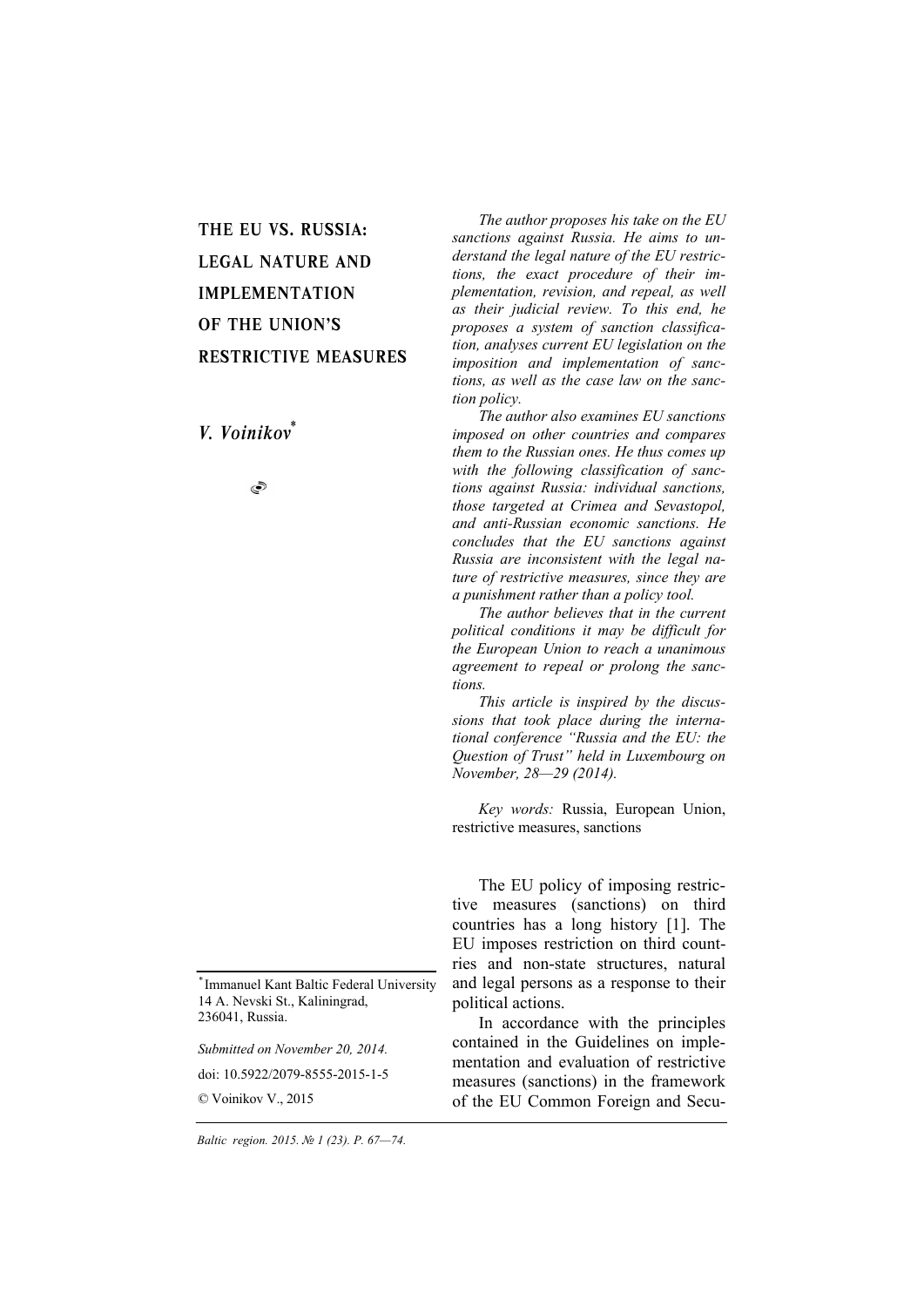rity Policy [2] (further referred to as Guidelines on Implementation of Restrictive Measures), restrictive measures (sanctions) can be defined as measures taken by the EU Council (further referred to as the Council) within a common foreign and security policy against certain states, organisations, and citizens to bring about a change in the policy or activities of this state, part of a state, government, entities, or individuals in compliance with the purposes of the EU foreign policy formulated in Article 21 of the Treaty on the Functioning of the European Union (further referred to as TFEU).

The legal framework for imposing sanctions is provisions of Chapter 2, section V of the Treaty on the European Union (further, TEU), as well as Articles 75 and 215 of TFEU.

It is worth stressing that the EU legal vocabulary uses the term 'sanctions' alongside the term 'restrictive measures'. However, the primary and secondary legislation acts use the notion of 'restrictive measures'. In this article, both terms will be used interchangeably.

In accordance with the current EU legislation, sanctions are imposed in two stages. At the first stage, the Council adopts a decision in the framework of the common foreign and security policy (CFSP) and in compliance with Article 29 TEU. This decision contains a list of measures, persons and entities subject to sanctions, as well as reasons for their imposition.

At the second stage, the measures foreseen in the Council Decision are implemented either at the EU or at the national level. Measures such as arms embargoes or restrictions on admission and visa bans are implemented directly by the member states, which are legally bound to act in conformity with the Council decisions. [2].

Other measures breaking down or suspending economic relations (including freezing funds and economic resources) with a third country are implemented by means of regulations, adopted by the Council, acting by qualified majority, on a joint proposal from the High Representative of the Union for Foreign Affairs and Security Policy and the Commission, under Article 215 TFEU.

According to Article 288 TFEU, such regulations are generally applied and should be binding in their entirety and are observed in all member states. As any other EU acts, they are subject to judicial review by the Court of Justice.

The year 2014 was crucial for the EU sanction policy. The European Union adopted a package of restrictive measures targeting the Russian Federation — the EU's third largest trade partner. In view of the pre-sanction level of EU-Russia relations, it is worth stressing that the adoption of economic restrictive measures was a serious challenge both to Russia and the European Union.

This article aims to study the EU sanctions against the Russian Federation, the procedures of their implementation, revision, repeal, and judicial review. At the moment, one can identify three types of sanctions targeting Russia.

The first type, which can be called 'individual' sanctions, targets certain people and organisations responsible, according to the EU, for violating the sovereignty and territorial integrity of Ukraine. The first package of individ-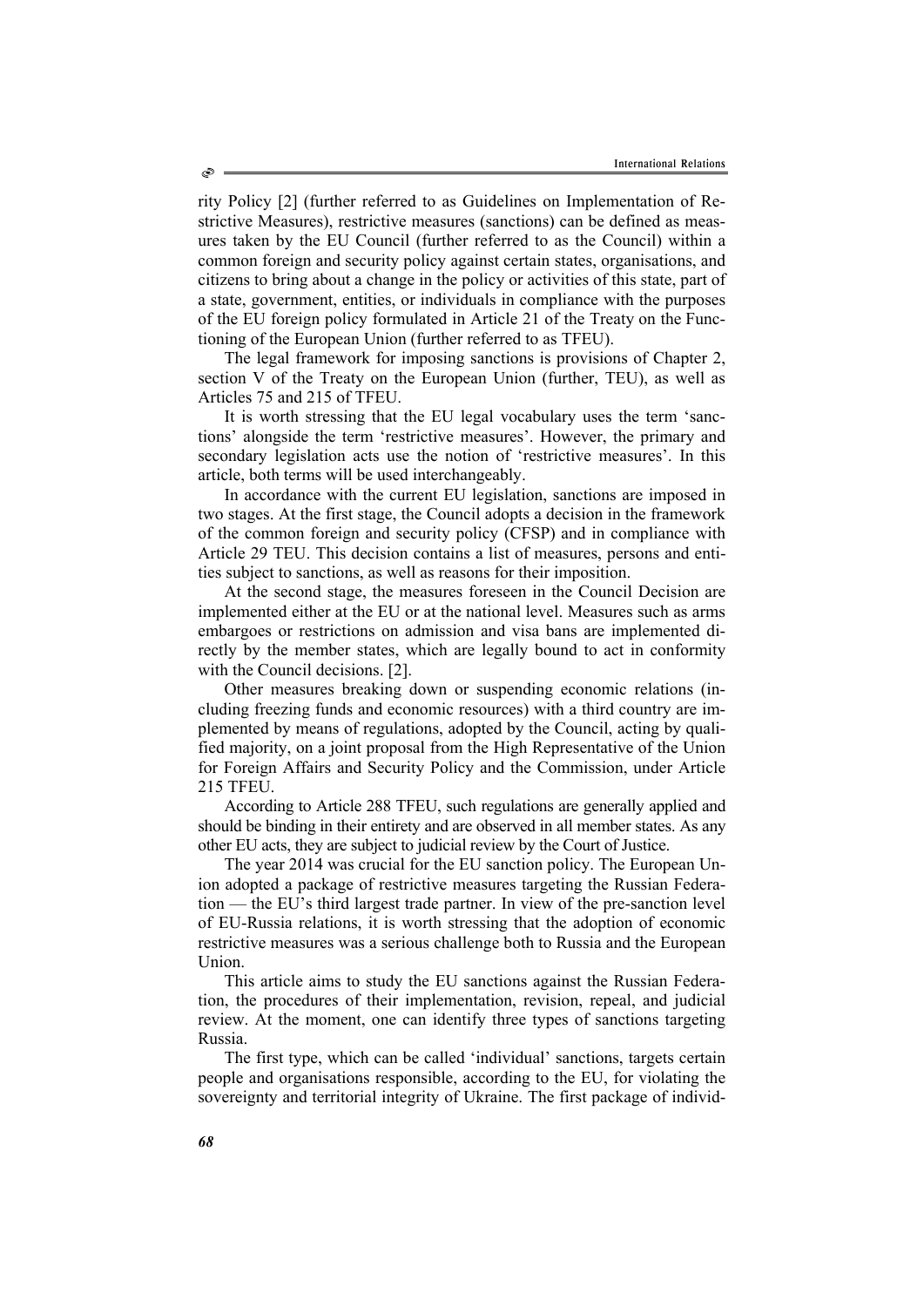ual sanctions was adopted on March 17, 2014. Individual sanctions suggest restrictions on admission, visa bans, and freezing of assets of certain natural and legal persons.

Another type of sanctions is restrictive measures for Crimea and Sevastopol adopted on June 23, 2014 in response to the incorporation and full integration of the peninsula into the Russian Federation.

The third type of sanctions is, strictly speaking, anti-Russian economic sanctions adopted on July 31, 2014 after the Malaysian Boeing crash. These sanctions can be qualified as 'anti-Russian,' since their adoption followed the EU's officially accusation of Russia of the crisis in Ukraine.

As of late December 2014, the EU Council adopted approximately 30 acts imposing restrictive measures against the Russian Federation. All acts of the Council imposing sanctions against Russia can be roughly divided into basic and additional ones. The basic acts include decisions and regulations launching a certain types of sanctions (individual, those for Crimea and Sevastopol, and economic ones). Additional acts are decisions and regulations used to amend and update basic acts.

Within the above classification, one can identify the following basic acts:

1) Council Decision 2014/145/CFSP of March 17, 2014 [3, р. 16—21] and the Council Regulation (EU) N 269/2014 of March 17, 2014 [4, р. 6—15] imposing individual sanctions;

2) Council Decision 2014/386/CFSP of June 23, 2014 [5, р. 70—71] and the Council Regulation (EU) N 692/2014 of June 23, 2014 [6, р. 9—14] concerning restrictions on goods originating in Crimea or Sevastopol and any investment in the peninsula;

3. Council Decision 2014/512/CFSP of July 31, 2014 [7, р. 3—17] and the Council Regulation (EU) N 833/2014 of July 31, 2014 [8, р. 1—11] imposing anti-Russian economic sanctions.

All other acts (the Council Decision, the Council Implementation Decision, the Council Regulation, the Council Implementation Regulation) are additional ones.

In accordance with the key principles outlined in the Guidelines on Implementation of Restrictive Measures, sanctions are a preventive and nonpunitive instrument. Therefore, restrictive measures cannot be a punishment for any actions. Therefore, based on their nature, restrictive measures are adopted to bring about a change in policy or activity by the target country, part of country, government, entities or individuals.

As to the sanction policy against Russia, restrictive measures were adopted disregarding this principle. From the very beginning of the sanction policy against Russia, it has been evident that restrictive measures would not bring about a change in the country's policies. Therefore, sanctions were adopted not as a preventive measures, but as a punishment for the Russian actions in Crimea and South-East Ukraine, which, from the EU's perspective, violated the principles of international law. This conclusion follows from the preamble to the Council Regulation (EU) N 833/2014 (paragraph 2): "It is therefore considered appropriate to apply additional restrictive measures with a view to increasing the costs of Russia's actions to under-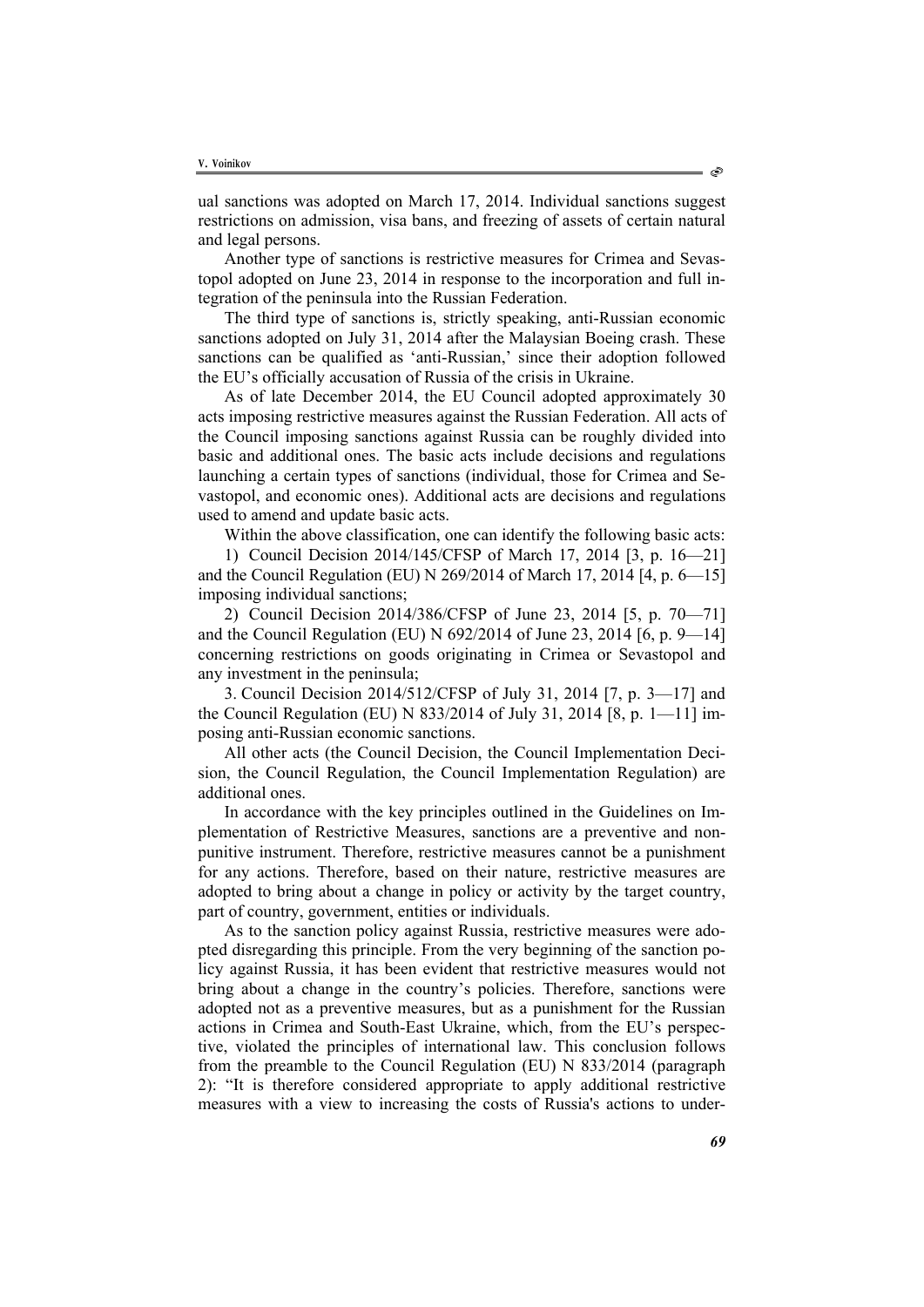mine Ukraine's territorial integrity, sovereignty and independence and to promoting a peaceful settlement of the crisis". This justification shows that the major purpose of restrictive measures was not bringing about a change in Russia's policies but rather punishing the country.

As of early December 2013, the EU sanctions against Russia included the following restrictions:

1) restrictions on admission and visa bans for individuals;

2) freezing of assets and economic resources for natural and legal persons;

3) prohibition on goods originating from Crimea or Sevastopol and restriction on investment in these territories;

4) prohibition on the sales, transfer, or export of goods and technologies for the military and oil industries;

5) prohibition on imports and exports of arms from/in Russia (arms embargo);

6) prohibition on provision of financial services to Russian banks and other financial restrictions.

The measures relating to arms embargo, restrictions on admission, and visa bands are to be implemented at the national level. Visa bans are enforced through entering the data on certain individual into the Schengen Information System in compliance with Article 25 of Council and European Parliament Regulation N 1987/2006 [9, р. 4—23].

According to the Guidelines on Implementation of Restrictive Measures, the Member State holding the Presidency of the Council of the EU at the time of the adoption of the instrument containing the lists is responsible for entering the data in the Schengen Information System. That state is responsible for any necessary updates, corrections and/or deletions.

In order to mitigate the negative effects for European companies, the EU Council included a rule in Regulations N 833/2014 (Article 11) and **N 692/2014 (Article 6) that prohibits the satisfaction of** claims in connection with any contract or transaction, whose performance has been affected by the restrictive measures. Moreover, in accordance with the provisions of above regulations, in any proceedings for the enforcement of a claim, the onus of proving that satisfying the claim is not affected by the sanctions is on the claimant. In other words, the onus of proving that the restrictive measures do not prohibit a certain transaction is not on the European company which refuses to perform a contract in reference to the sanctions, but on the person that demands contract performance.

Of course, these provision violate the basic principles of civil law [10].

In accordance with the established practice, the European Union adopts restrictive measures for a certain period or without specifying such period under the condition that these measures will be revised as the situation changes. The time limit of restrictive measures is established only by the Council Decisions, regulations do not contain such details. In the case of Russia, restrictive measures were imposed for a period from six to twelve months.

The first group of sanctions was adopted in accordance with the Council Decision N 2014/145/CFSP of March 17, 2014 until September 17, 2014. the Council Decision N 2014/658/CFSP of September 8, 2014 renewed sanctions until March 15, 2015.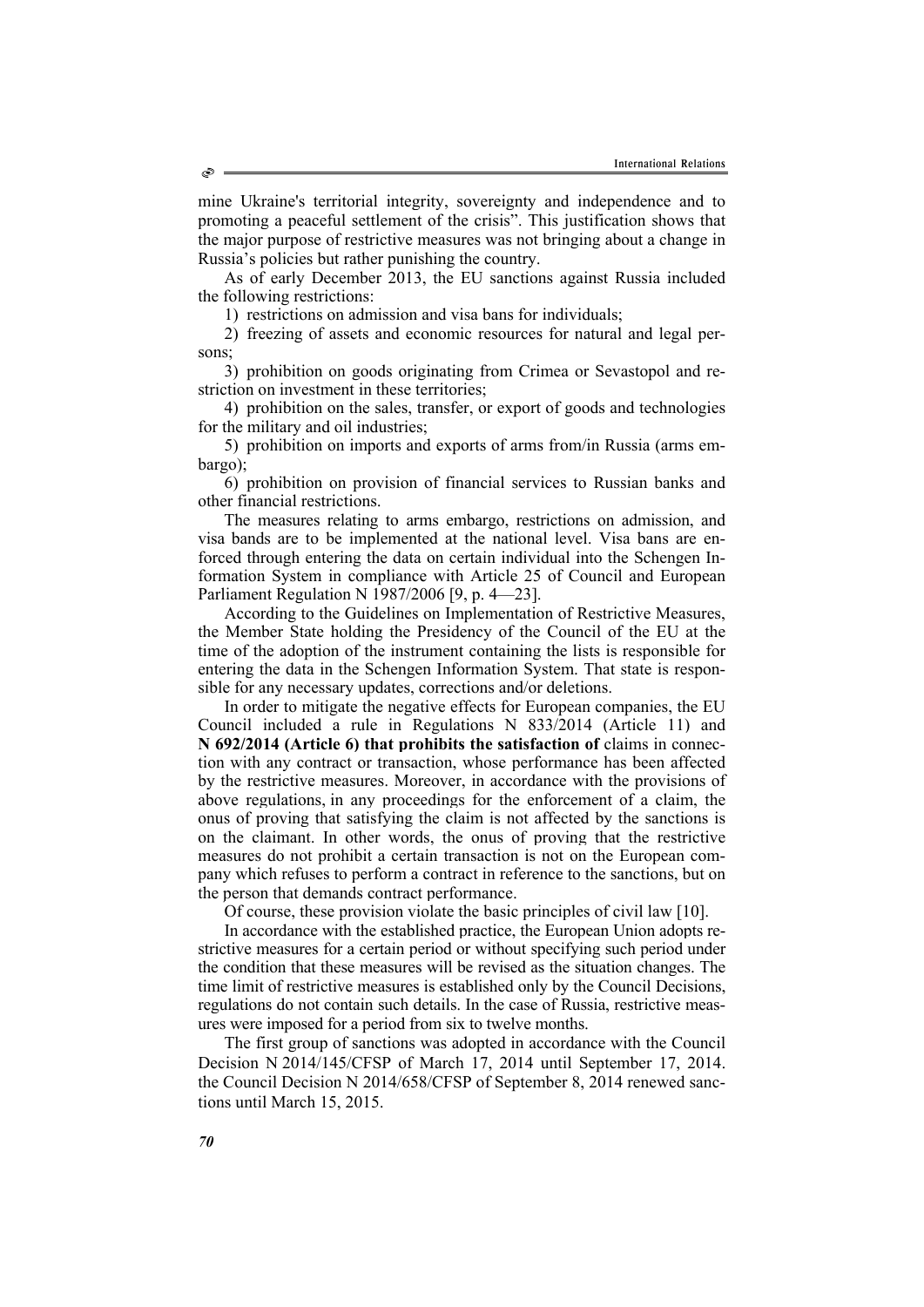The second group of sanctions concerning Crimea and Sevastopol was adopted by the Council Decision N 2014/386/CFSP until June 23, 2015.

The third group of economic sanctions was adopted until July 31, 2015 (the Council Decision N 2014/512/CFSP of July 31, 2014).

Moreover, the Council Decisions stress that restrictive measures should be revisited on a regular basis in view of the current situation.

The current EU legislation provides a possibility for challenging the imposed sanctions in court.

In accordance with Article 263 TFEU, the EU Court of Justice reviews the legality of legislative acts and acts of the Council. According to Article 275 TFEU, the EU Court of Justice does not have jurisdiction over the provisions relating to the common foreign and security policy. However, this rule does not extend to the claims of natural and legal persons regarding the revision of restrictive measures. It means that the Council decisions and regulations on imposing restrictive measures can be challenged in court at suits of natural and legal persons against which these measures were imposed. In other words, claimants in such cases can be companies and individuals, but not Russia as a state subject to sanctions.

As of today, a number of Russian companies and individuals have challenged the Council Decision on imposing sanctions at the EU Court of Justice (Vnesheconombank v Council, case T-737/14; Gazprom Neft v Council, case T-735/14; VTB v Council, case T-734/14; Sberbank of Russia v Council, case T-732/14; Rosneft v Council, case T-715/14; Rotenberg v Council, cases T-720/14 and T-717/14).

In the above cases, the claimants are companies and a natural person subject to sanctions. According to Articles 263 and 275 TFEU, other persons also have the right to bring a claim if the sanctions affect them directly and individually. Therefore, to bring a claim, a person not included in the sanction list has to prove that, firstly, they are directly affected by the sanctions and, secondly, that sanctions are of 'individual concern' to them.

For instance, in the case of Plaumann & Co. v Commission [11], the Court ruled that the persons other than those addressed in the challenged decision have the right to appeal if that decision affects them due to certain attributes peculiar to them or due to circumstances differentiating them from all other persons, therefore this decisions distinguishes them individually just as in the case of the person addressed.

As mention above, Russia is not the first country subject to the EU restrictive measures. The EU Court of Justice has considered numerous cases challenging sanctions. In some cases, the EU Court of Justice accepts the claimants' arguments and satisfies the application for annulment of the Council Decision on imposing sanctions.

Good examples are the cases pursed on behalf of Iranian companies: case T 496/10 Bank Mellat v Council [12] and case T-565/12 National Iranian Tanker Company v Council [13].

In case T-496/10, the Court ruled that the reasons for imposing restrictive measures against the applicant were insufficient. Moreover, the Court decided that the Council failed to disclose to the applicant the evidence considered to inculpate it.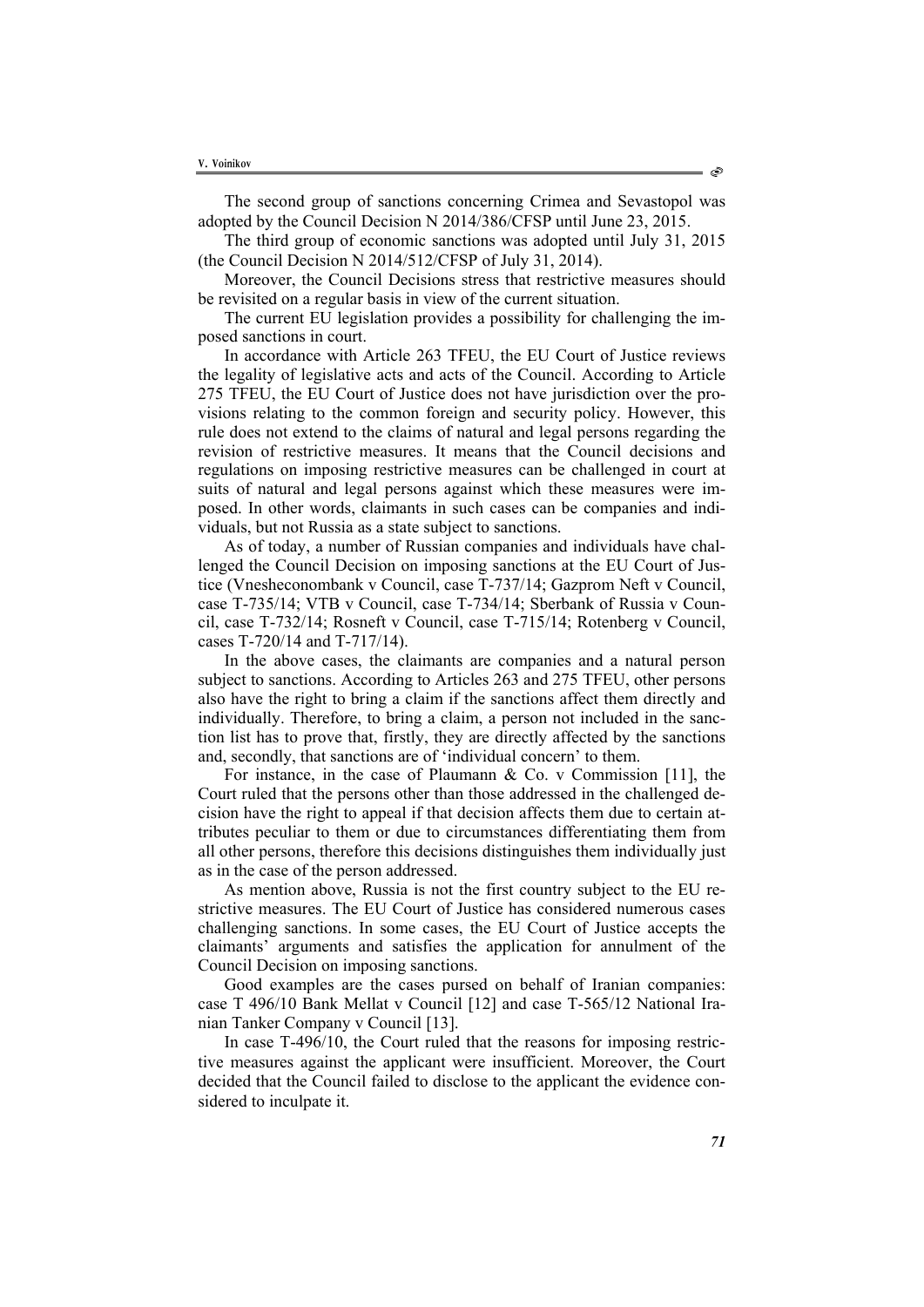In case T-565/12, the Court ruled that it is the task of the competent European Union authority to establish that the reasons relied on against the person concerned are well founded, and it is not the task of that person to adduce evidence of the negative. As a result, the Court decided that the case files did not contain evidence to support the Council's claims that the applicant was controlled by the Government of Iran and the applicant supported the latter financially. Thus, the Court ruled to annul the acts imposing sanctions against the applicant.

The details of these cases suggest that the arguments used by the Court are not likely to be used in the Russian cases.

The reasons for including Russian companies in the sanction list was their close connection to the state (a government stake in the authorised capital of at least 50%). The circumstances justifying the listing of these companies does not include their direct involvement in the Ukrainian events. The key reason behind the listing of these organisations was damaging Russia's economy.

In view of the fact that all the above organisations are largest stakeholders in the key industries of the Russian economy, it will be much easier for the Council to justify the reasons for listing than it was in the Iranian cases.

The major questions — as to why the EU holds Russia responsible for the Ukrainian crisis and whether the evidence thereof is reliable — will not be considered by the Court, because the issues of foreign and security policy are beyond the Court's jurisdiction.

As to the case of Rotenberg, the claimant has a good chance of winning it in court. As mentioned in Council Decision 2014/508/CFSP of July 30, 2014, Rotenberg is accused, firstly, of being Putin's old acquaintance and his former judo sparring partner, secondly, of that the Russian authorities favour him in allocating lucrative government contracts. In particular, Rotenberg's companies were given a number of high-yielding contracts in the framework of preparations for the Sochi Olympics. Thirdly, Rotenberg is a shareholder of OAO Giprotransmost, which was given the contract for the feasibility report for the construction of a bridge to Crimea, which contributes to the integration of the peninsula into the Russian Federation and thus undermines the territorial integrity of Ukraine.

The first two reasons for listing Rotenberg cannot be regarded justification for imposing restrictive measures against a natural person, for, as common sense suggests, friendship with the President of Russia and winning government contract cannot be considered illegal activities. As to the third reason regarding the feasibility report contract, it is also of a limited evidential effect. OAO Giprotransmost is a unique company with a 75-year history and a feasibility report for the construction of a bridge to Crimea can hardly be considered a violation of the territorial integrity of Ukraine. Moreover, based on the general principles of civil legislations, shareholders are responsible for the company's activities only to the extent permitted by applicable law. Therefore, this justification is not sufficient for the listing of the applicant.

However, regardless of the results of the cases challenging the anti-Russian sanctions, this cases will have great significance both in political and legal terms.

Ò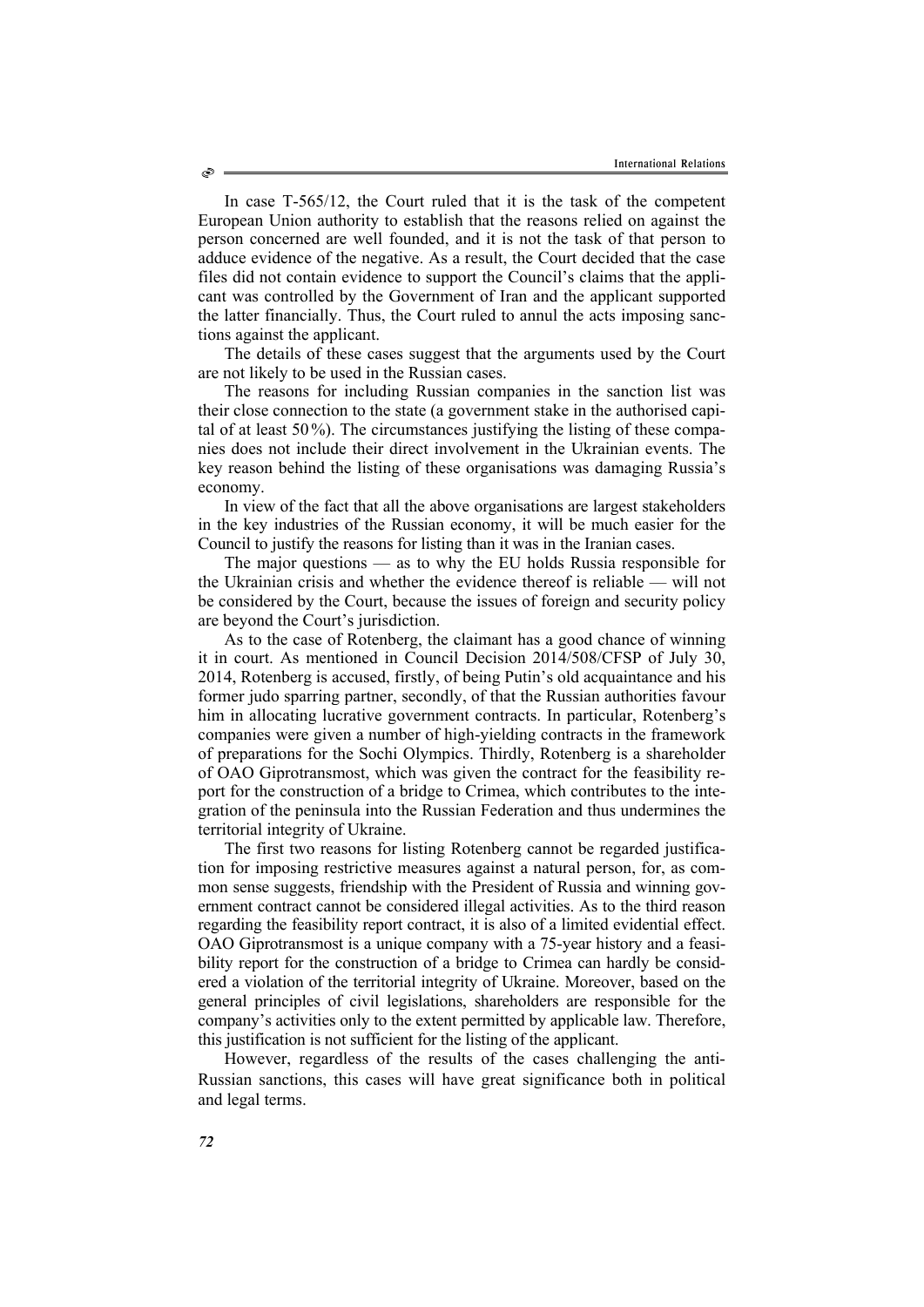It is worth stressing that the sanction list was prepared within a limited time period using open and unverified information. Therefore, the quality of the sanction list is rather low.

For instance the Guidelines on Implementation of Restrictive Measures suggest that the list of persons subject to sanctions should include detailed information (surname, first name (also in the language of the person), alias, sex, date and place of birth, nationality and address, identification or passport number). The sanction list adopted by Council Regulation 2014/658/CFSP of September 8, 2014 contains information on certain individuals without providing data sufficient for identification (full name, date and place of birth). For instance, it provides the following information: Oleg Bereza, Alexandr Karaman, etc. It is evident that these data can be applicable to a large number of nationals of Russia, Ukraine, Belarus, and other post-Soviet states.

It is worth stressing the mistake made in regard of Vladimir Zhirinovsky. It seems that the authors of the Council Decision copied his details from Wikipedia without analysing them. As a result, Council Decision 2014/658/CFSP of September 8, 2014 contains the following information: Vladimir Volfovich Zhirnovsky, born on 10.6.1964 in Eidelshtein, Kasakhstan. In reality, Zhirinovsky was born on April 25, 1946 in Alma-Ata and Eidelsthein was the name of the politician, which he changed on June 10, 1964. This mistake was corrected only in November 2014 in accordance with Council Decision N 2014/801/CFSP of November 17, 2014 [14].

Therefore, one can arrive at the following conclusions:

1. Technically, the sanctions against Russia were adopted in compliance with the EU competence in the framework of an established procedure, but without sufficient evidence and based on subjective assessments.

2. The sanctions against Russia can be divided into three groups: individual, sanctions for Crimea and Sevastopol, and anti-Russian economic sanctions.

3. Sanctions against Russia do not correspond to the nature of restrictive measures, being a punishment rather than an instrument to bring about a change in policies.

4. Sanctions against certain individuals were adopted without any justification, without providing sufficient reasons, and based on unverified information.

5. The analysis of the current political situation and the particularities of sanctions adoption suggests that early abolition of restrictive measures is rather unlikely. The chances of Russian companies subject to sanctions to win in court are also small. Therefore, one can assume that the restrictive measures against Russia will stay in force until their expiration, namely, March, June, and July 2015.

## *References*

1. Sargsyan, А. М. 2014, Evropejskie sankcii: ot nacional'nyh do kollektivnyh [European sanctions: from national to collective], *Sovremennaja Evropa* [Modern Europe], no. 3.